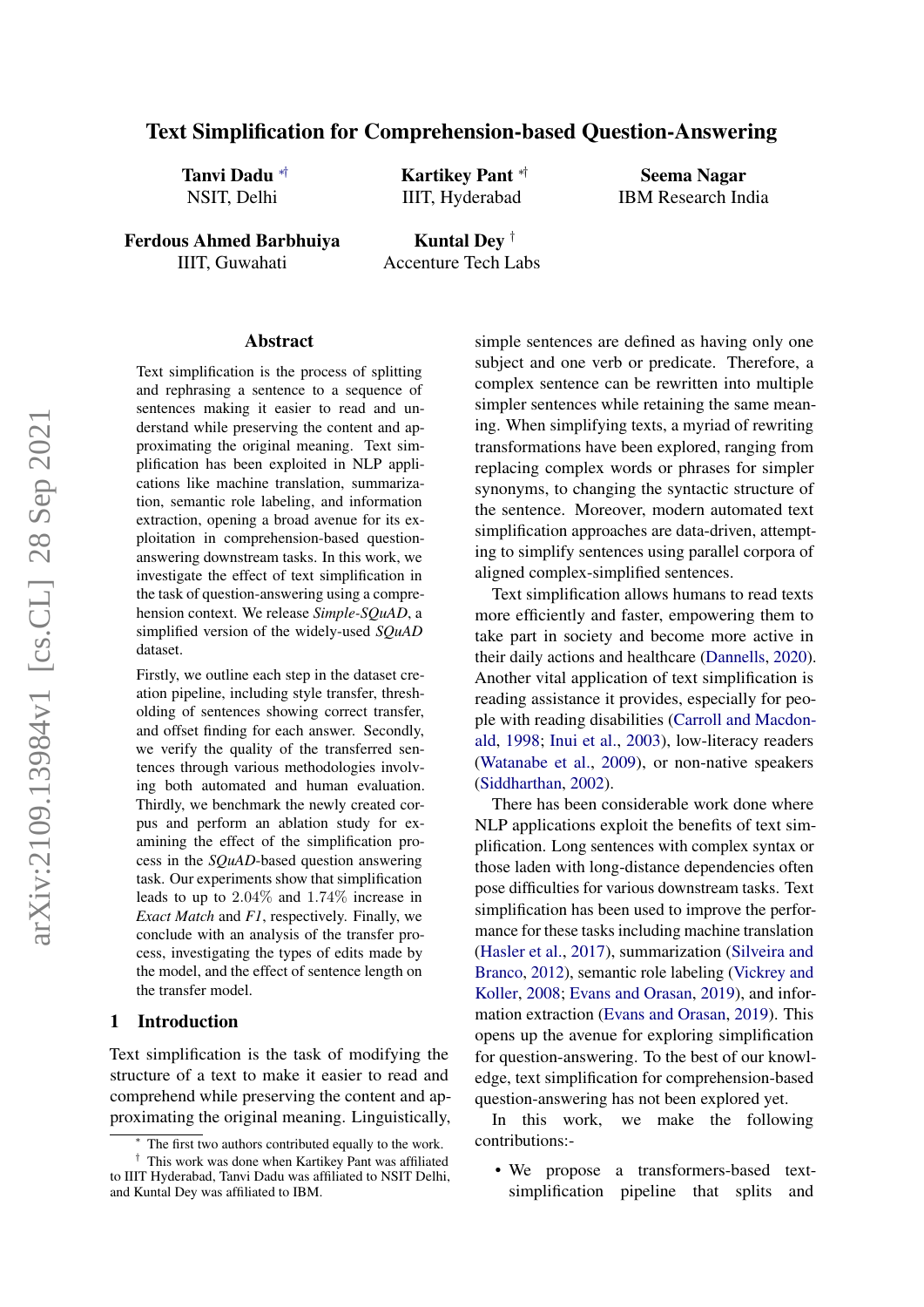| <b>Original SQuAD Sentence</b>                           | <b>Transferred Simple-SQuAD Sentence</b>                 |
|----------------------------------------------------------|----------------------------------------------------------|
| Clark also claimed that Abdul gave him preferential      | Clark also claimed that Abdul gave him preferential      |
| treatment on the show due to their affair.               | treatment on the show. This was due to their affair.     |
| In his Prices and Production (1931), Hayek argued        | In his Prices and Production (1931), Hayek argued        |
| that the business cycle resulted from the central bank's | that the business cycle resulted from the central bank's |
| inflationary credit expansion and its transmission over  | inflationary credit expansion and its transmission over  |
| time, leading to a capital misallocation caused by the   | time. This led to a capital misallocation caused by the  |
| artificially low interest rates.                         | artificially low interest rates.                         |

Table 1: Examples of Simple and Complex sentences, from our proposed Simple-SQuAD dataset and the SQuAD dataset. Underlined parts denotes the splitting point.

rephrases a complex sentence into its simpler constituent sentences. We outline each step in the dataset creation pipeline, including data preprocessing, performing text simplification, thresholding the simplified sentence based on the quality of the transfer, and offset finding of answers from each question-answer pair present in the dataset.

- We propose a new dataset *Simple-SQuAD* by converting each context in the *SQuAD* dataset using the proposed text-simplification pipeline.  $<sup>1</sup>$  $<sup>1</sup>$  $<sup>1</sup>$ </sup>
- We perform automated and human evaluation to determine the quality of the text simplification model.
- We perform event based analysis and sentencelength based transfer analysis to give deeper insights into the transfer process.
- We then benchmark both *Simple-SQuAD* and *SQuAD* for predictive performance in the *Simple-SQuAD* question-answering task.

## 2 Related Works

### 2.1 Text Simplification

Text simplification has attracted a great deal of attention due to its potential impact on society. Prior explorations on text simplification contain a myriad of approaches, which include from the use of handcrafted syntactic rules [\(Carroll and Macdonald,](#page-7-1) [1998;](#page-7-1) [Vickrey and Koller,](#page-8-4) [2008\)](#page-8-4), statistical simplification model [\(Zhu et al.,](#page-9-0) [2010\)](#page-9-0), quasi-synchronous grammar [\(Woodsend and Lapata,](#page-9-1) [2011\)](#page-9-1) and the semantic hierarchy of simplified sentences for recursively splitting and rephrasing complex sentences [\(Niklaus et al.,](#page-8-5) [2019\)](#page-8-5). Recently, Machine Translation, both statistical and neural, has also been

used for the task of text simplification [\(Narayan](#page-8-6) [and Gardent,](#page-8-6) [2014;](#page-8-6) [Nisioi et al.,](#page-8-7) [2017\)](#page-8-7).

The process of text simplification has been observed to help in the performance of multiple downstream tasks. Silveira et al. [\(Silveira and Branco,](#page-8-3) [2012\)](#page-8-3) explored the use of a sentence simplification module in summarization systems, concluding that the simplification module removes expendable information that helps in accommodating relevant data in a summary. Hasler et al. [\(Hasler et al.,](#page-7-2) [2017\)](#page-7-2) showed that the performance of source simplification could improve translation quality in machine translation systems. Evans et al. [\(Evans and Orasan,](#page-7-3) [2019\)](#page-7-3) proved the efficacy of integrating a text simplification step for improving the predictive performance of semantic role labeling and information extraction methodologies.

Narayan et al. [\(Narayan et al.,](#page-8-8) [2017\)](#page-8-8) introduced a new text simplification task, named Split-and-Rephrase on their proposed WebSplit dataset, containing 1, 066, 115 parallel instances of complex and sequence of simple sentences having a similar meaning. The goal of the task is to split a complex input sentence into shorter sentences while preserving the meaning. In this task, the emphasis is on sentence splitting and rephrasing, with no deletion and no lexical or phrasal simplification. They further proposed five models, ranging from vanilla sequence-to-sequence to semantically-motivated models to benchmark the proposed task. Aharoni and Goldberg [\(Aharoni and Goldberg,](#page-7-4) [2018\)](#page-7-4) and Botha et al. [\(Botha et al.,](#page-7-5) [2018\)](#page-7-5) extended the work by introducing new datasets, with a more extensive vocabulary and split examples to improve the efficacy of the prior benchmarks. We use WikiSplit, introduced by Botha et al. [\(Botha et al.,](#page-7-5) [2018\)](#page-7-5), for training our sentence simplification module.

### 2.2 Style Transfer

In recent works, textual style transfer has been shown to produce grammatically fluent, and

<span id="page-1-0"></span><sup>&</sup>lt;sup>1</sup>Made available at the following Github repository: [https://github.com/kartikeypant/](https://github.com/kartikeypant/text-simplification-qa-www2021) [text-simplification-qa-www2021](https://github.com/kartikeypant/text-simplification-qa-www2021).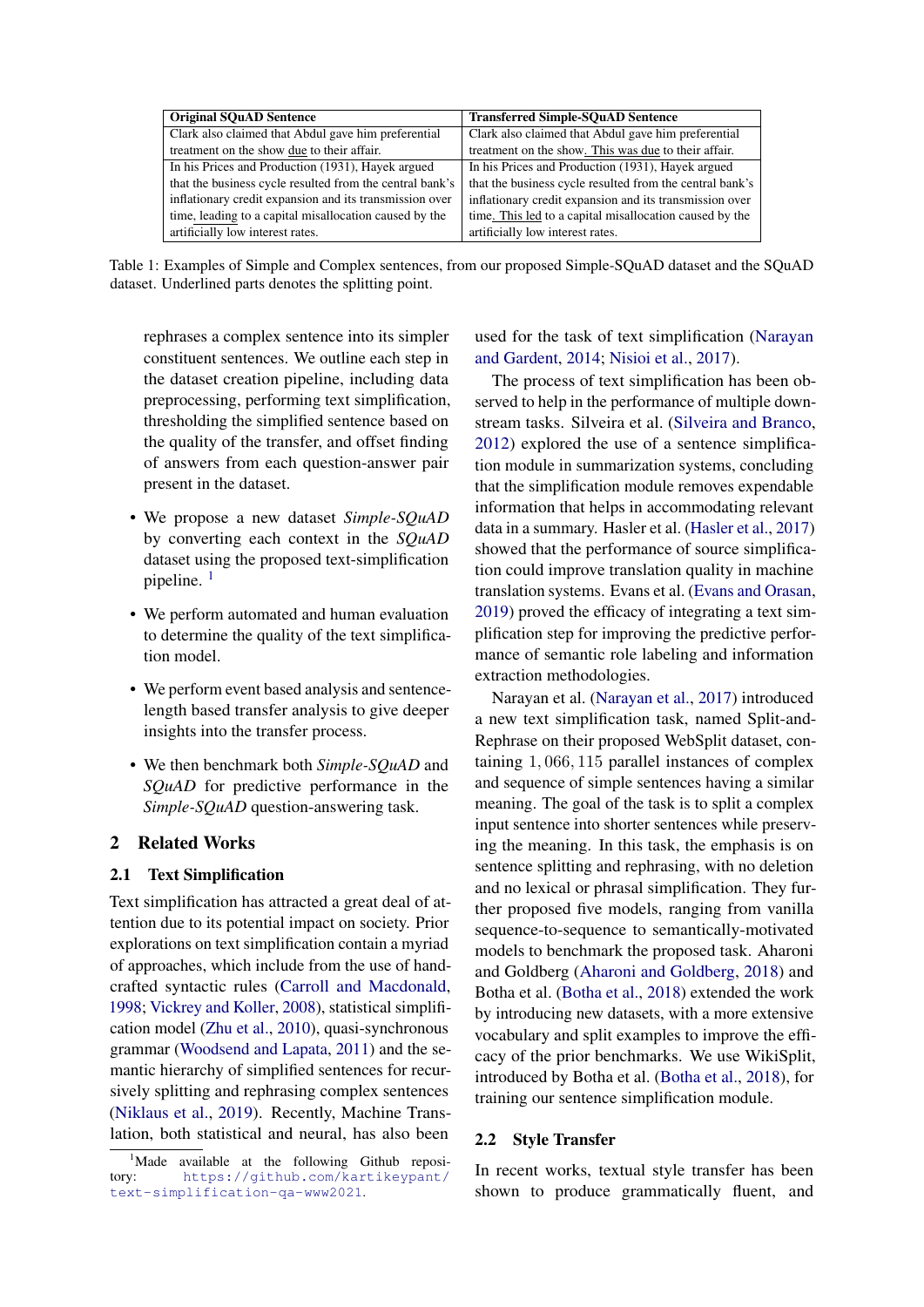information-preserved texts with fairly accurate target attributes. For the task in a semi-supervised setting, various methodologies are exploited, including back-translation [\(Prabhumoye et al.,](#page-8-9) [2018\)](#page-8-9), back-translation with attribute conditioning [\(Pant](#page-8-10) [et al.,](#page-8-10) [2020\)](#page-8-10), specialized transfer methodologies like Delete, Retrieve, Generate [\(Li et al.,](#page-8-11) [2018\)](#page-8-11). However, in the presence of a large parallel corpus, sequence-to-sequence models perform competitively. Aharoni and Goldberg [\(Aharoni and Gold](#page-7-4)[berg,](#page-7-4) [2018\)](#page-7-4) exploited a copy-mechanism based sequence-to-sequence model with attention [\(Bah](#page-7-6)[danau et al.,](#page-7-6) [2015\)](#page-7-6) for the text simplification transfer.

Transformers [\(Vaswani et al.,](#page-8-12) [2017\)](#page-8-12) have been shown to perform robust language modeling, given enough data, helping in various downstream tasks. Due to the parallelized nature of the architecture, it is possible to train using much larger datasets than recurrent neural networks. However, it becomes necessary to optimize hyperparameters carefully while ensuring scalability [\(Popel and Bojar,](#page-8-13) [2018\)](#page-8-13). Transformer-based methodologies for the task of sentence simplification have been explored by Marayuma and Yamamoto [\(Maruyama and Ya](#page-8-14)[mamoto,](#page-8-14) [2019\)](#page-8-14) for Japanese and Zhao et al. [\(Zhao](#page-9-2) [et al.,](#page-9-2) [2018\)](#page-9-2) for a smaller Wikipedia-based dataset. However, to the best of our knowledge, there has been no work done for supervised style transfer exploiting transformer-based models for the significantly large *WikiSplit* dataset.

# 3 Corpus Creation

### 3.1 Preliminaries

### 3.1.1 SQuAD

For exploring the effect of text simplification in the question-answering downstream task, we use Stanford Question Answering Dataset (SQuAD comprehension), a reading comprehension dataset released by Rajpurkar et al. [\(Rajpurkar et al.,](#page-8-15) [2016\)](#page-8-15). It consists of  $100,000+$  questions from 536 articles posed by crowdworkers on a set of Wikipedia articles, where the answer to each question is a segment of text from the corresponding reading passage. Unlike other datasets, *SQuAD* does not provide a list of answer choices for each question; instead, systems must select the answer from all possible spans in the passage. Though the system must deal with a large number of candidate answers, yet span-based answers are easier to evaluate than free-form answers. Further, it is diverse in

terms of answer types, containing a significant percentage of dates, numeric data, adjective phrases, verb phrases, clauses as answers. The predictive performance of models in the *SQuAD* dataset is evaluated using *Exact-match* and *F1-score*.

### 3.1.2 WikiSplit

For the task of text simplification, we use the *WikiSplit* corpus [\(Botha et al.,](#page-7-5) [2018\)](#page-7-5), a parallel corpus consisting of complex sentences and its consequent sequence of simple sentences having similar meaning for the Split and Rephrase task. It contains a set of one million naturally occurring sentence rewrites mined from English Wikipedia, providing 60 times more examples and 90 times more vocabulary as compared to the *WebSplit* corpus introduced by Narayan et al. [\(Narayan et al.,](#page-8-8) [2017\)](#page-8-8). Using a larger dataset for the task of text simplification increases the efficacy of the model and the quality of the transferred data [\(Botha et al.,](#page-7-5) [2018;](#page-7-5) [Popel](#page-8-13) [and Bojar,](#page-8-13) [2018\)](#page-8-13).

#### 3.2 Approach

### 3.2.1 Style Transfer

This subsection outlines the process of textual style transfer using transformers for converting the complex contexts in the *SQuAD* dataset into their simpler counterparts. Figure [1](#page-3-0) illustrates the process for a sample context and question-answer pair from the *SQuAD* dataset.

We use spaCy's Sentencizer  $2$  to tokenize the contexts into their respective constituent sentences. This process enables us to perform the sentencelevel transfer, thus ensuring higher degrees of overall transfer quality. We tokenize each sentence using a SentencePiece tokenizer, trained on 3.24 *GBs* English Wikipedia . While training the SentencePiece tokenizer, we mark the numerical tokens as custom-defined ones, ensuring no tokenization happens for such tokens. This step helps in preserving the numerical tokens in the transfer process by the transfer model.

We transfer each tokenized sentence using a transformers based machine translation model. We use the OpenNMT-py [\(Klein et al.,](#page-8-16) [2017\)](#page-8-16) toolkit for the implementation process. The model consists of 6-layered transformers architecture with 8 self-attention heads and 1028 sized hidden feedforward layer. We trained the model for 20000 training steps with a dropout of 0.1 and a batch

<span id="page-2-0"></span><sup>2</sup> <https://spacy.io/api/sentencizer>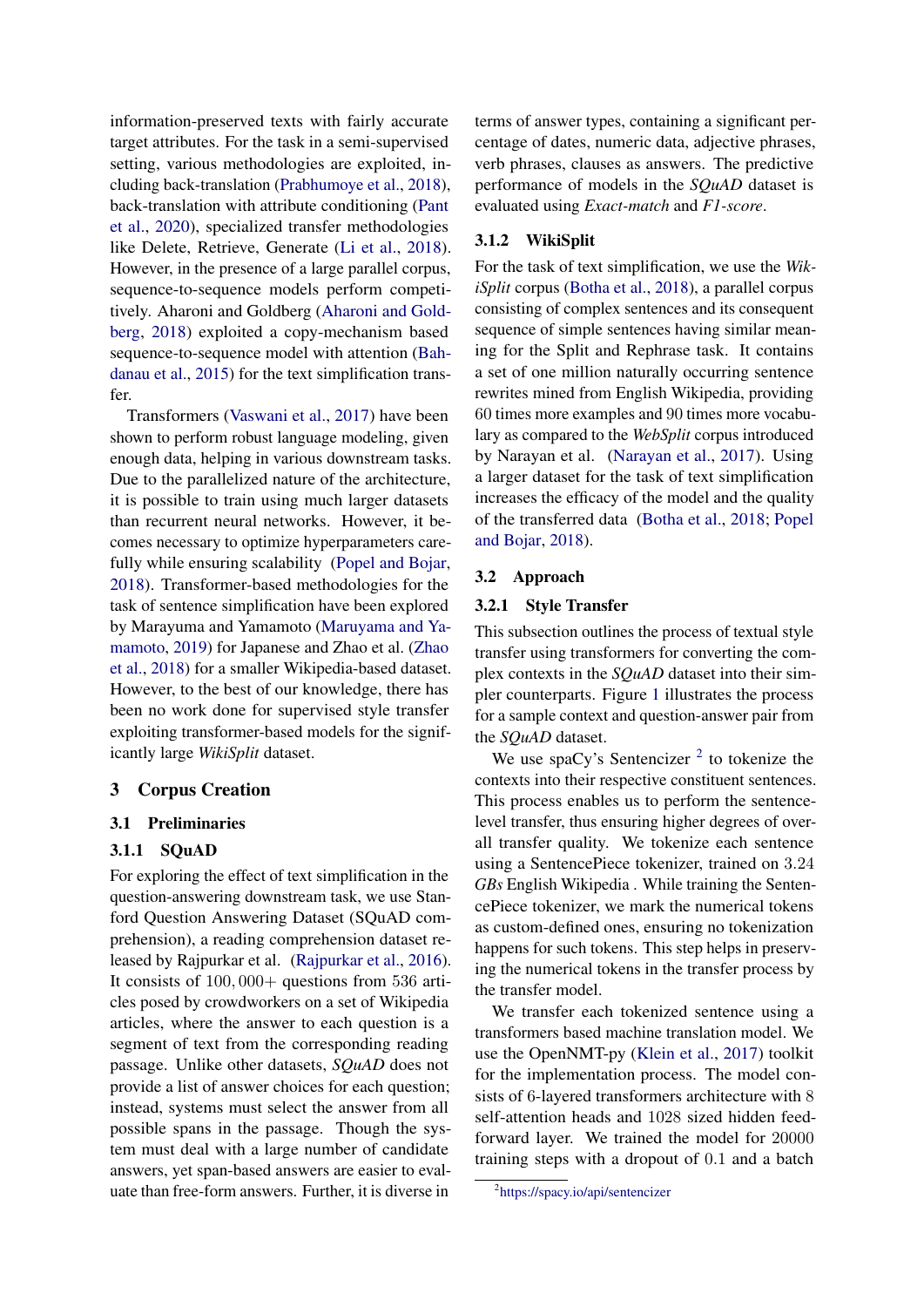<span id="page-3-0"></span>

Figure 1: Style Transfer Architecture

size of 2048. For optimization, we used Adam optimizer with a *beta2* value of 0.998, accumulating the gradient twice. We use an initial learning rate of 2 with *noam* decay method and 800 (4% of total) warmup steps.

# 3.2.2 Thresholding

In this section, we outline the thresholding techniques used in the generated sequence of simple sentences to maintain their quality. We execute the following post-editing steps to reduce noise from the dataset:

- 1. Perplexity : We use open *GPT-2* [\(Radford](#page-8-17) [et al.,](#page-8-17) [2018\)](#page-8-17) as the language model to assign perplexity to the generated sentences. We threshold the transferred sequence of sentences that have the perplexity between 50 and 600 and discard all the remaining sequences. This thresholding ensures that the sequence of sentences is fluent, as measured by the language model. Table [2](#page-3-1) shows that 84951 of 91757 sentences are within the fluency thresholding, comprising of 93% of the total sentences.
- 2. Length of the original sentence: We weed out all sentences whose original length was shorter than five tokens. This heuristic is based on the condition that sentences lesser than five tokens are highly likely to be simple, reducing the number of false positives to a significant extent efficiently. Table [2](#page-3-1) shows that the thresholding process removes 15.16%

<span id="page-3-1"></span>

| <b>Thresholding</b>     | Percentage of          | <b>Thresholded</b> |  |
|-------------------------|------------------------|--------------------|--|
| <b>Step</b>             | <b>Total Sentences</b> | <b>Sentences</b>   |  |
| Step 1: Perplexity      | 92.58%                 | 84,951             |  |
| <b>Step 2: Original</b> | 78.5%                  | 72,075             |  |
| Length Thresholding     |                        |                    |  |
| Step 3: Redundancy      | 77.31%                 | 70.944             |  |
| Thresholding            |                        |                    |  |

Table 2: Sentences left after each thresholding process step

> of the already thresholded sentences leaving 78.5% of the total sentences.

3. Redundancy in sequence of the transferred sentences: We remove all transferred sentences that display a redundancy behavior, which is defined to be one in which two or more sentences in the sequence are the same. We introduce this step after a careful analysis of the transferred sentences. Table [2](#page-3-1) illustrates that the thresholding removes 1.57% of the already thresholded sentences leaving 77.31% of the total sentences.

## 3.2.3 Automated Evaluation

We perform an automated sentence-level analysis of the style transfer model. We determine the extent of content preservation, lexical simplicity, and reading ease of the generated sentences using the following three metrics:

1. BLEU (Papineni et al. [\(Papineni et al.,](#page-8-18) [2002\)](#page-8-18)): We use the self-BLEU score taking the original sentence as the reference to measure the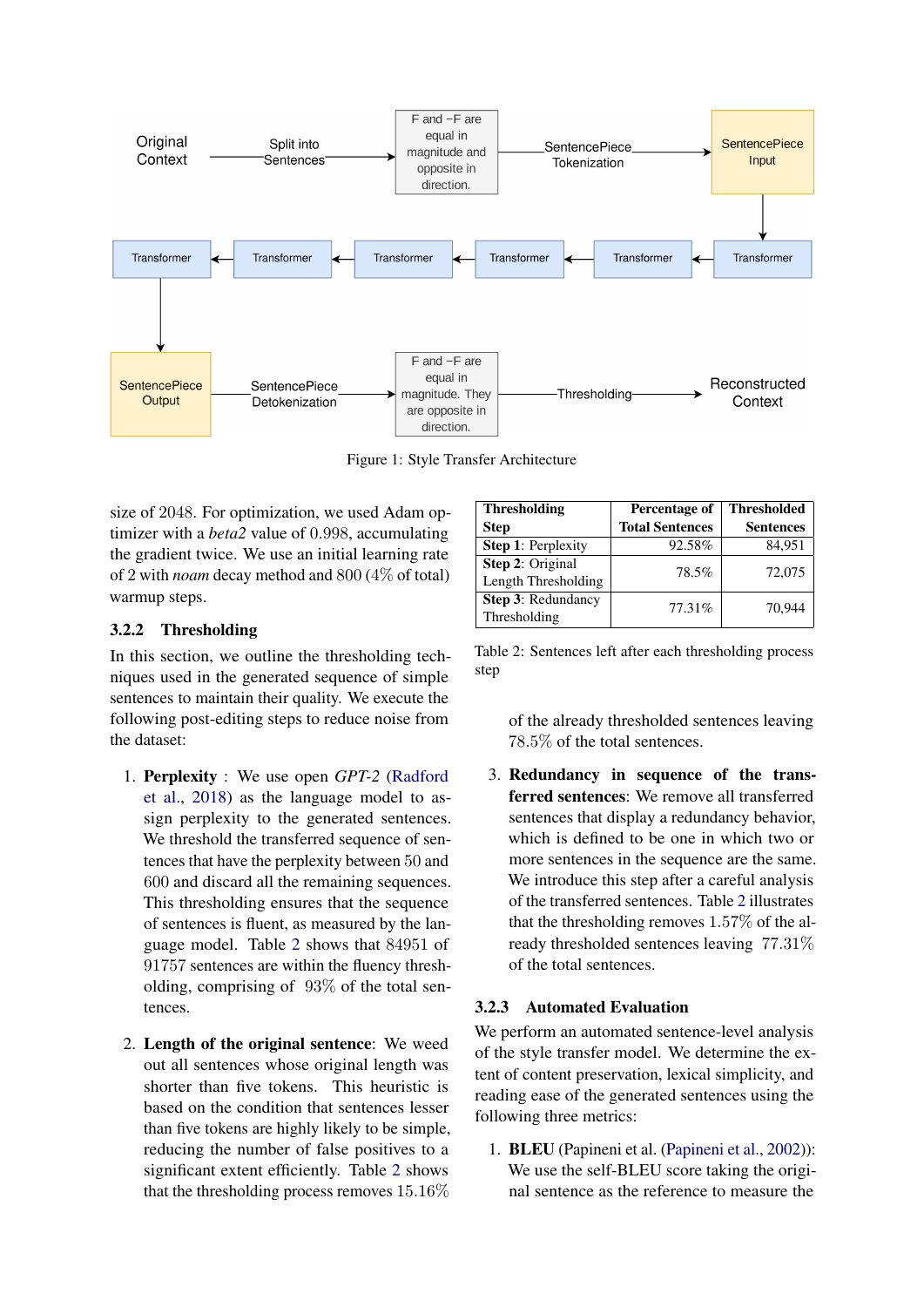extent of content preservation. Table [3](#page-4-0) shows that our model achieves a mean high self-BLEU of 75.66, implying that the transferred sentences display a high level of contentbased similarity with the original sentence

- 2. **SARI** (Xu et al. [\(Xu et al.,](#page-9-3) [2016\)](#page-9-3)): We use the SARI metric to measure the quality of lexical simplicity in the transferred sentences. It analyzes the words added, deleted, and retained by a simplification model. Our version of SARI compares the model's output to the original sentence. There is a high correlation with human judgments of simplicity gain and the SARI metric (Xu et al., 2016). In Table [3,](#page-4-0) we observe a mean SARI value of 30.08 with a low standard deviation of 2.21, denoting most sentences to have a high level of lexical simplicity.
- 3. Flesch–Kincaid Grade level (Kincaid et al. [\(Kincaid et al.,](#page-8-19) [1975\)](#page-8-19)): Flesch– Kincaid Grade Level (FKGL) is a widely-used metric for text readability. It represents the corresponding U.S. grade level, whose education is appropriate for understanding the text. As illustrated in Table [3,](#page-4-0) the Flesch-Kincaid Grade Level for the sentences decreases by 5.43 grade levels on average. Thus, the transferred sentences have much higher readability than the original sentences.

<span id="page-4-0"></span>

| Metric                    | Mean  | <b>Standard Deviation</b> |
|---------------------------|-------|---------------------------|
| <b>BLEU</b>               | 75.66 | 13.68                     |
| <b>SARI</b>               | 30.08 | 2.21                      |
| <b>FKGL(Original)</b>     | 13.29 | 5.74                      |
| <b>FKGL</b> (Transferred) | 7.86  | 3.94                      |

Table 3: Automated analysis of transferred sentences

### 3.2.4 Human Evaluation

Although we use commonly used metrics for the evaluation, automated evaluation of generative models of text is still an open research problem [\(Hu et al.,](#page-7-7) [2017\)](#page-7-7). We perform a human evaluation to analyze the quality of the transferred sentences accurately.

In the human evaluation, we randomly sampled 50 sentence pairs from the thresholded dataset consisting of both transferred sentences and their original variants. The human evaluators were asked to rate each sentence pair on a 1-5 Likert scale on the following metrics:

- 1. Fluency: A high *Fluency* score, 4 or 5, denotes that the transferred sentence is well constructed. A medium score of 3 denotes that the sentence contains lexical errors, while a low score of 2 or 1 denotes major errors and extremely poor constructions respectively.
- 2. Relative Simplicity: A sentence pair is given a high *Relative Simplicity* score, 4 or 5, if the transferred sentence is significantly simplified as compared to the original sentence. If the simplicity remains the same, it is given a medium score of 3 score. Moreover, a low score represents that the transferred sentence is more complex than the original sentence.
- 3. Content Preservation: A high *Content Preservation* score of 4 and 5 indicates that the content of the original sentence was wellpreserved in the transferred sentence. A medium score of 3 denotes that there were minor differences between the transferred sentences and the original sentences. A low score of 2 and 1 denotes major violation of content preservation.

To verify the inter-rater agreement, we perform a Krippendorff's alpha analysis across all three metrics. Our analysis shows that we obtain an averaged Krippendorff's alpha inter-rater agreement of 0.63 over all metrics, denoting reasonable agreement between the raters.

<span id="page-4-1"></span>

| <b>Metric</b>               | <b>Average Value</b> |
|-----------------------------|----------------------|
| <b>Fluency</b>              | 4.26                 |
| <b>Relative Simplicity</b>  | 3.91                 |
| <b>Content Preservation</b> | 4.10                 |

Table 4: Human Evaluation Results

Table [4](#page-4-1) illustrates the results of the performed human evaluation. We observe that the transferred sentences were judged to be fluent, significantly simplified, and content-preserved compared to their original counterparts.

#### 3.2.5 Offset Finding and Dataset Finalization

In this subsection, we outline the process of finding the offsets for each question-answer pair and reconstructing our proposed simplified version of *SQuAD*, *Simple-SQuAD*, from the thresholded sentences.

Firstly, we preprocess the sentences, which involves removing the split sentence indicator and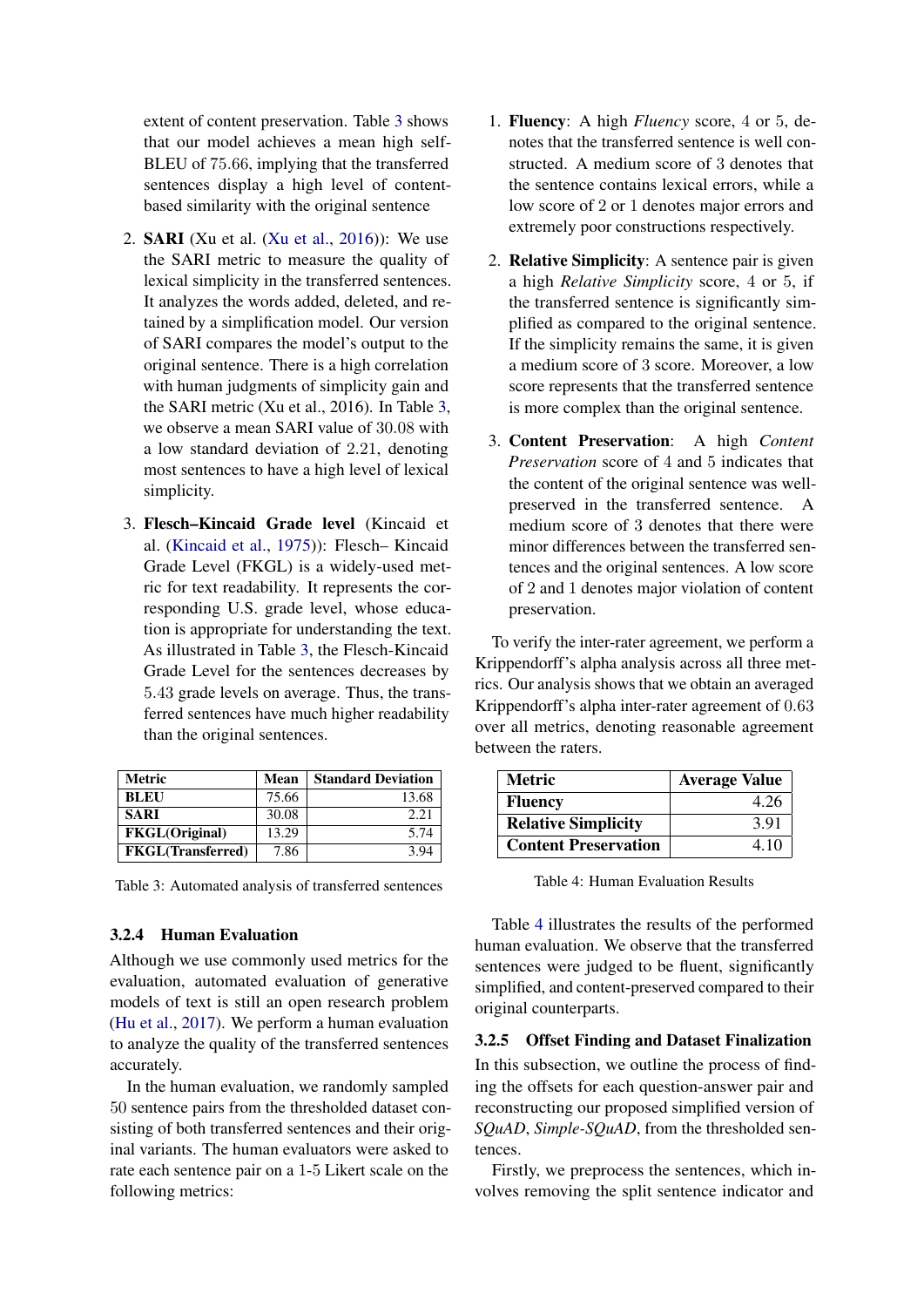reconstructing context texts from both thresholded and original sentences. If a sentence is not simplified, we use the original sentence itself, ensuring minimal loss of information due to the transfer process.

Secondly, for every question-answer pair, we calculate the answer's character offset by using exact matching in the reconstructed context. If we do not find an exact match, we use case-insensitive pattern matching to calculate the offset. We found the offsets for 88, 690 questions in total.

Finally, we create the following two datasets: *Simple-SQuAD* and *Original*. The *Simple-SQuAD* dataset contains the reconstructed context with the calculated character offsets for each answer. The *Original* dataset contains the original context itself but with only those questions whose answers are present in the *Simple-SQuAD* dataset. We create the new *Original* dataset to ensure an equal number of question-answer pairs, leading to a fair comparison. This *Original* dataset represents the *SQuAD* candidate for the benchmarking process.

### 4 Benchmarking Experiments

This section highlights the models and experiments performed for benchmarking the *Simple-SQuAD*. We compare the results obtained for *Simple-SQuAD* against the *SQuAD* dataset.

### 4.1 Model Used

For benchmarking *Simple-SQuAD*, we use two different variations of RoBERTa as introduced by Liu et al. [\(Liu et al.,](#page-8-20) [2019\)](#page-8-20). RoBERTa is a replication study of BERT pretraining, which is trained on more extensive training data with bigger batches, longer sequences, and dynamically changing masking patterns. Consequently, RoBERTa achieves better results over BERT and attains state-of-theart results on *GLUE*, *RACE*, and *SQuAD*.

### 4.2 Experimental Settings

We perform a dataset-based ablation study, experimenting with multiple variants of input datasets for each model. Firstly, we finetune the model on the *SQuAD* and the *Simple-SQuAD* dataset separately for 2 epochs. We then finetune the *Simple-SQuAD* trained model on the *SQuAD* dataset and the *SQuAD*-trained model on the *Simple-SQuAD* dataset for 2 epochs each. We benchmark the results for each of these combinations of the dataset

input to better infer the effect of simplifying sentences in the original dataset.

For benchmarking, we use 442 training articles containing 78, 810 questions and 48 development articles containing 9880 questions. Thus, we have a 90:10 and an approximate 89:11 train-test split based on the number of articles and the number of questions, respectively. We used 10% of the training examples as a validation set for both our models.

For both  $RoBERTa_{Base}$  and  $RoBERTa_{Large}$ , we use a maximum sequence length of 380, a stride of 128, a maximum query length of 64, and a maximum answer length of 30. We use a learning rate of  $1 * 10^{-5}$  with a weight decay of 0.01.

### 4.3 Results

This section outlines the result of the ablation study to determine the effect of text simplification on the question answering downstream task in the *SQuAD* dataset. We observe that text simplification improves the predictive performance of both  $RoBERTa_{base}$  and  $RoBERTa_{large}$ .

<span id="page-5-0"></span>

| Model            | Input                            | <b>Exact</b> | F1    |
|------------------|----------------------------------|--------------|-------|
| $RoBERTa_{Base}$ | SOuAD                            | 0.787        | 0.863 |
| $RoBERTa_{Base}$ | Simple-SQuAD                     | 0.786        | 0.866 |
| $RoBERTa_{Base}$ | $Simple-SOUAD \rightarrow SOuAD$ | 0.799        | 0.876 |
| $RoBERTa_{Base}$ | $SQuAD \rightarrow Simple-SQuAD$ | 0.803        | 0.878 |

Table 5: Benchmarking Results for  $RoBERTa_{Base}$ .

Table [5](#page-5-0) illustrates the results for the  $RoBERTa_{Base}$  model. We observe an increase of 2.03% in *Exact Match* and 1.74% in *F1* when fine-tuning it with *SQuAD* followed by *Simple-SQuAD*, in contrast with the model when trained on only SQuAD.

<span id="page-5-1"></span>

| Model             | Input                            | <b>Exact</b> | F1    |
|-------------------|----------------------------------|--------------|-------|
| $RoBERTa_{Large}$ | SOuAD                            | 0.835        | 0.905 |
| $RoBERTa_{Large}$ | Simple-SOuAD                     | 0.852        | 0.917 |
| $RoBERTa_{Large}$ | $Simple-SOUAD \rightarrow SOuAD$ | 0.838        | 0.907 |
| $RoBERTa_{Large}$ | $SQuAD \rightarrow Simple-SQuAD$ | 0.836        | 0.908 |

Table 6: Benchmarking Results for  $RoBERTa_{Large}$ .

Table [6](#page-5-1) illustrates the results for the  $RoBERTa_{Large}$  model. Similar to  $RoBERTa_{Base}$ , we observe an increase of 2.04% in *Exact Match* and 1.33% in *F1* when fine-tuning it with *Simple-SQuAD* when compared to model when trained on *SQuAD*.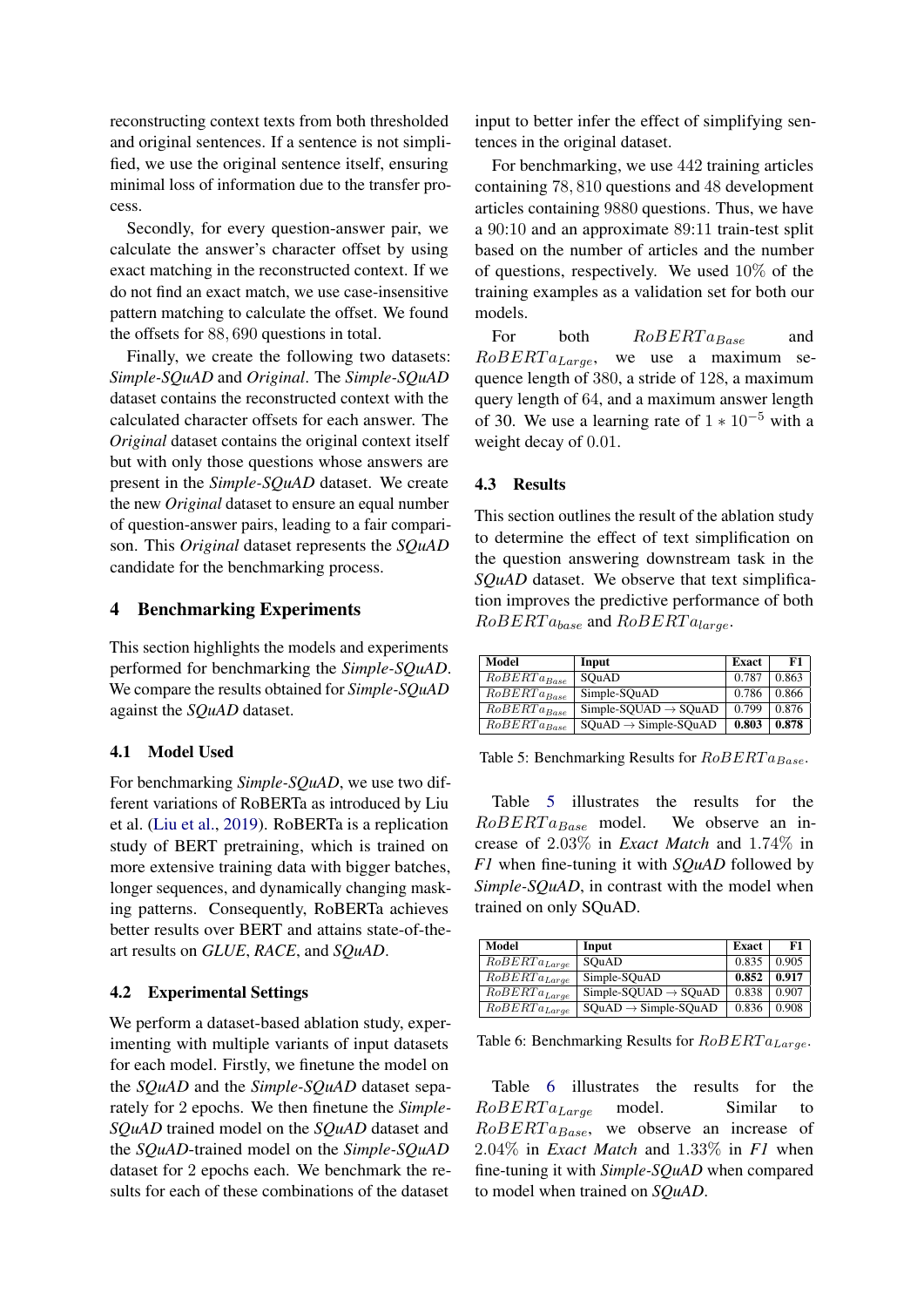<span id="page-6-0"></span>

| Category           | Original                                                | <b>Transferred</b>                                     |
|--------------------|---------------------------------------------------------|--------------------------------------------------------|
|                    | Although his administrative abilities had been noticed, | Although his administrative abilities had been noticed |
| <b>Inter-Event</b> | on the eve of the U.S. entry into World War II he had   | on the eve of the U.S. entry into World War II he had  |
|                    | never held an active command above a battalion and      | never held an active command above a battalion.        |
| <b>Splitting</b>   | was far from being considered by many as a potential    | He was far from being considered by many as a          |
|                    | commander of major operations.                          | potential commander of major operations.               |
| <b>Intra-Event</b> | Clark also claimed that Abdul gave him preferential     | Clark also claimed that Abdul gave him preferential    |
| <b>Splitting</b>   | treatment on the show due to their affair.              | treatment on the show. This was due to their affair.   |

Table 7: Examples of event-based splitting.

<span id="page-6-1"></span>

(c) FKGL

Figure 2: Plots illustrating sentence-length based transfer analysis

### 5 Discussion

#### 5.1 Edit Analysis

We conduct an event-based analysis of the edits performed by the transfer model to convert the originally complex sentences into simpler forms. We use the definition of a linguistic event as defined in Pustejovsky [\(Pustejovsky,](#page-8-21) [1991\)](#page-8-21). We perform the analysis on 50 parallel sentences in their pre and post simplification forms, classifying each edit into the following two classes: *Inter-Event Splitting* and *Intra-Event Splitting*.

*Inter-Event Splitting* denotes the type of edit in which the model splits two different events. As illustrated in Table [7,](#page-6-0) the events of *notice* and *consider* are split into two different sentences, thus

simplifying the complex sentence containing the two events. On the other hand, *Intra-Event Splitting* is the type of edit in which all the simplified sentences contain the same event as the original sentence, as is illustrated for the event *claim* in Table [7.](#page-6-0)

In our analysis, we found 32% of the instances to show *Inter-Event Splitting*, showing that our model can capture event boundaries. On the other hand, 60% of the total instances show successful *Intra-Event Splitting*, illustrating that the model can capture intra-event detailing boundaries. Interestingly, 8% of the total instances displayed unsuccessful attempts of *Intra-Event Splitting*, which can be improved in future work.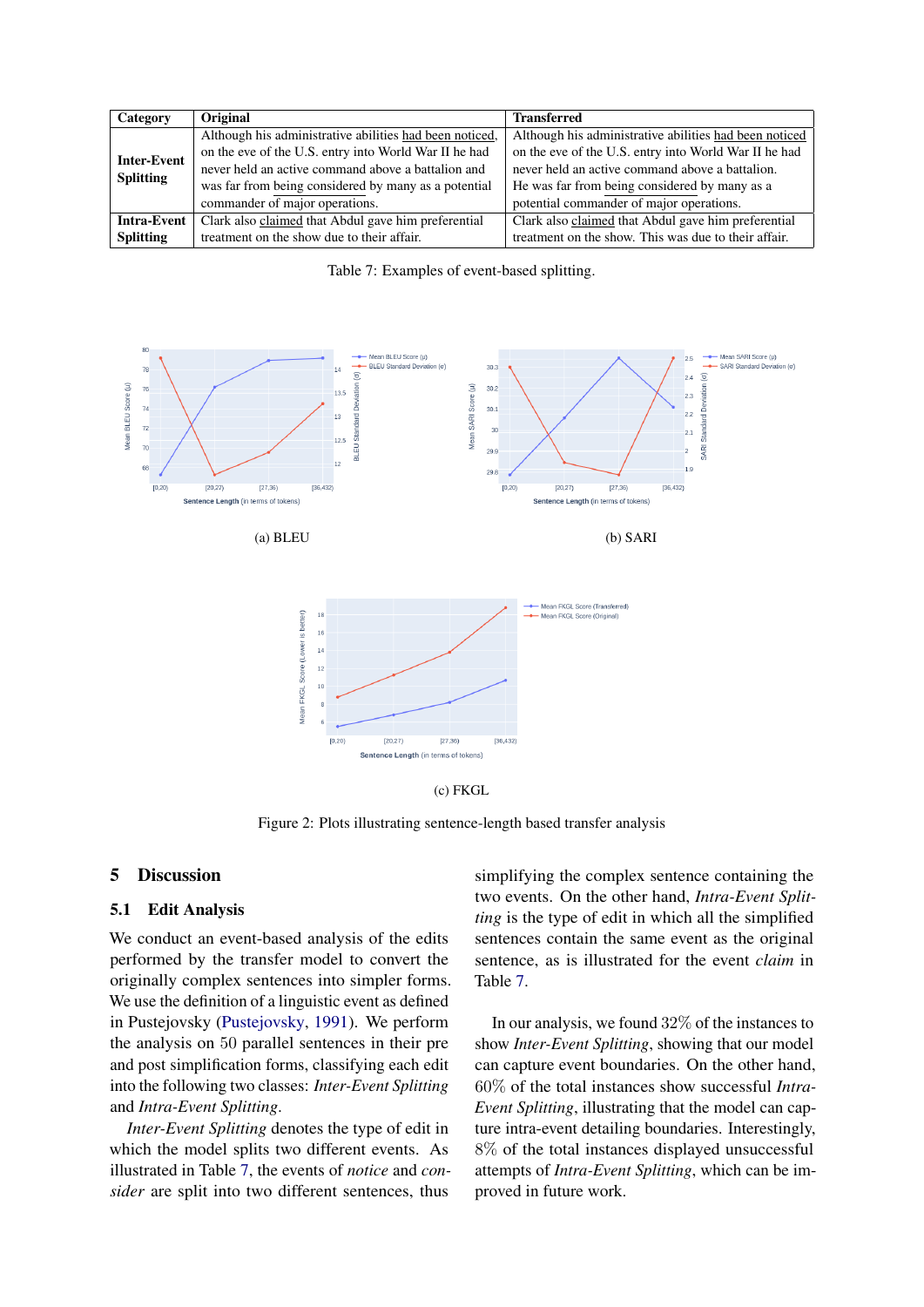### 5.2 Transfer Analysis

For transfer analysis, we divide all the sentences in *Simple-SQuAD* into four buckets based on the original sentence length split equally in terms of word-level tokenization ( 0−20 tokens, 20−27 tokens, 27−36 tokens and 36−432 tokens). We then compute the following three metrics on a sentence level: BLEU score, SARI scores, and FKGL scores. In Figure [2,](#page-6-1) we observe that the performance of the model varies with the sentence length.

- 1. BLEU: Sentence-preservation, measured through average BLEU score, is directly proportional to the sentence length. However, the standard deviation of the BLEU scores first decreases then increases as we increase the sentence length.
- 2. SARI: Lexical simplicity, measured through average SARI score, first increases then decreases as we increase the sentence length. However, the standard deviation of the SARI scores first decreases then increases as sentence length increases.
- 3. FKGL: Text readability, measured via sentence-level FKGL score, was computed for both transferred and original sentences. We observe that sentence-level FKGL score of transferred sentences is directly proportional to the sentence length. Whereas sentencelevel FKGL scores for original sentences first decreases then increases with sentence length. Moreover, the mean sentence-level FKGL score for the transferred sentences was always lower than that for the original sentences regardless of the sentence length.

## 6 Conclusion

In this work, we study the effect of text simplification in the comprehension based questionanswering downstream task using the *SQuAD* dataset. For *Simple-SQuAD* corpus creation, we use a transformers based style transfer model to transfer complex sentences to sequences of simple sentences while retaining the original meaning. We further use post-editing techniques to reduce noise from the dataset, followed by the use of heuristics to find required offsets for an answer in each question-answer pair. We prove the efficacy of our model using automated evaluation as well as human evaluation. We then benchmark *Simple-SQuAD* using two different variants of RoBERTa and perform an ablation study to investigate the effects of text simplification using four different variations of input. We prove that text simplification in the question-answering downstream task increases the predictive performance of the models. We further conduct edit-type analysis and sentencelength analysis to give insights about the transfer process. Future work may include improving style transfer performance using a more extensive corpus for text simplification and exploring effects of text simplification for other downstream tasks like text summarization, sentiment analysis.

### References

- <span id="page-7-4"></span>Roee Aharoni and Yoav Goldberg. 2018. [Split and](https://www.aclweb.org/anthology/P18-2114) [rephrase: Better evaluation and stronger baselines.](https://www.aclweb.org/anthology/P18-2114) In *Proceedings of the 56th Annual Meeting of the Association for Computational Linguistics (Volume 2: Short Papers)*, pages 719–724, Melbourne, Australia. Association for Computational Linguistics.
- <span id="page-7-6"></span>Dzmitry Bahdanau, Kyunghyun Cho, and Yoshua Neural machine translation by jointly learning to align and translate. *CoRR*, abs/1409.0473.
- <span id="page-7-5"></span>Jan A. Botha, Manaal Faruqui, John Alex, Jason Baldridge, and Dipanjan Das. 2018. [Learning to](https://www.aclweb.org/anthology/D18-1080) [split and rephrase from Wikipedia edit history.](https://www.aclweb.org/anthology/D18-1080) In *Proceedings of the 2018 Conference on Empirical Methods in Natural Language Processing*, pages 732–737, Brussels, Belgium. Association for Computational Linguistics.
- <span id="page-7-1"></span>John A. Carroll and Richard G. Macdonald. 1998. Practical simplification of english newspaper text to assist aphasic readers.
- <span id="page-7-0"></span>Dana Dannells. 2020. Automatic generation and simplification of written documents.
- <span id="page-7-3"></span>Richard Evans and Constantin Orasan. 2019. [Sentence](https://www.aclweb.org/anthology/R19-1033) [simplification for semantic role labelling and infor](https://www.aclweb.org/anthology/R19-1033)[mation extraction.](https://www.aclweb.org/anthology/R19-1033) In *Proceedings of the International Conference on Recent Advances in Natural Language Processing (RANLP 2019)*, pages 285– 294, Varna, Bulgaria. INCOMA Ltd.
- <span id="page-7-2"></span>Eva Hasler, Adri de Gispert, Felix Stahlberg, Aurelien Waite, and Bill Byrne. 2017. Source sentence simplification for statistical machine translation. *Comput. Speech Lang.*, 45(C):221–235.
- <span id="page-7-7"></span>Zhiting Hu, Zichao Yang, Xiaodan Liang, Ruslan Salakhutdinov, and Eric P. Xing. 2017. Toward controlled generation of text. In *Proceedings of the 34th International Conference on Machine Learning - Volume 70*, ICML'17, page 1587–1596. JMLR.org.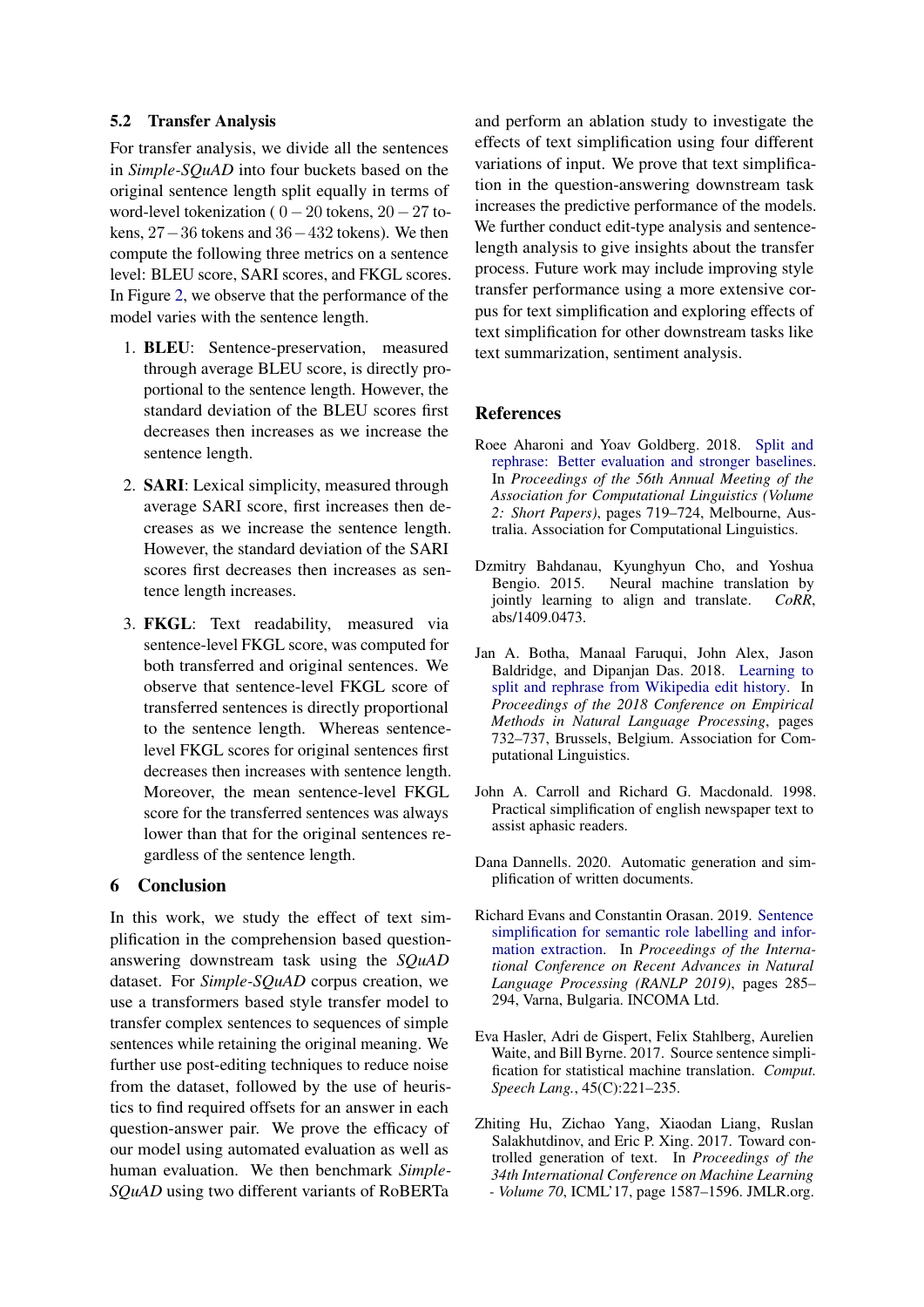- <span id="page-8-0"></span>Kentaro Inui, Atsushi Fujita, Tetsuro Takahashi, Ryu Iida, and Tomoya Iwakura. 2003. Text simplification for reading assistance: A project note. In *Proceedings of the Second International Workshop on Paraphrasing - Volume 16*, PARAPHRASE '03, page 9–16, USA. Association for Computational Linguistics.
- <span id="page-8-19"></span>J. Peter Kincaid, Robert P. Fishburne, Richard Lawrence Rogers, and Brad S. Chissom. 1975. Derivation of new readability formulas (automated readability index, fog count and flesch reading ease formula) for navy enlisted personnel.
- <span id="page-8-16"></span>Guillaume Klein, Yoon Kim, Yuntian Deng, Jean Senellart, and Alexander Rush. 2017. [OpenNMT: Open](https://www.aclweb.org/anthology/P17-4012)[source toolkit for neural machine translation.](https://www.aclweb.org/anthology/P17-4012) In *Proceedings of ACL 2017, System Demonstrations*, pages 67–72, Vancouver, Canada. Association for Computational Linguistics.
- <span id="page-8-11"></span>Juncen Li, Robin Jia, He He, and Percy Liang. 2018. [Delete, retrieve, generate: a simple approach to sen](https://www.aclweb.org/anthology/N18-1169)[timent and style transfer.](https://www.aclweb.org/anthology/N18-1169) In *Proceedings of the 2018 Conference of the North American Chapter of the Association for Computational Linguistics: Human Language Technologies, Volume 1 (Long Papers)*, pages 1865–1874, New Orleans, Louisiana. Association for Computational Linguistics.
- <span id="page-8-20"></span>Yinhan Liu, Myle Ott, Naman Goyal, Jingfei Du, Mandar Joshi, Danqi Chen, Omer Levy, Mike Lewis, Luke Zettlemoyer, and Veselin Stoyanov. 2019. Roberta: A robustly optimized bert pretraining approach. *ArXiv*, abs/1907.11692.
- <span id="page-8-14"></span>T. Maruyama and K. Yamamoto. 2019. Extremely low resource text simplification with pre-trained transformer language model. In *2019 International Conference on Asian Language Processing (IALP)*, pages 53–58.
- <span id="page-8-6"></span>Shashi Narayan and Claire Gardent. 2014. [Hybrid sim](https://www.aclweb.org/anthology/P14-1041)[plification using deep semantics and machine trans](https://www.aclweb.org/anthology/P14-1041)[lation.](https://www.aclweb.org/anthology/P14-1041) In *Proceedings of the 52nd Annual Meeting of the Association for Computational Linguistics (Volume 1: Long Papers)*, pages 435–445, Baltimore, Maryland. Association for Computational Linguistics.
- <span id="page-8-8"></span>Shashi Narayan, Claire Gardent, Shay B. Cohen, and Anastasia Shimorina. 2017. [Split and rephrase.](https://www.aclweb.org/anthology/D17-1064) In *Proceedings of the 2017 Conference on Empirical Methods in Natural Language Processing*, pages 606–616, Copenhagen, Denmark. Association for Computational Linguistics.
- <span id="page-8-5"></span>Christina Niklaus, Matthias Cetto, André Freitas, and Siegfried Handschuh. 2019. Transforming complex sentences into a semantic hierarchy. *ArXiv*, abs/1906.01038.
- <span id="page-8-7"></span>Sergiu Nisioi, Sanja Štajner, Simone Paolo Ponzetto, and Liviu P. Dinu. 2017. [Exploring neural text sim](https://www.aclweb.org/anthology/P17-2014)[plification models.](https://www.aclweb.org/anthology/P17-2014) In *Proceedings of the 55th Annual Meeting of the Association for Computational*

*Linguistics (Volume 2: Short Papers)*, pages 85–91, Vancouver, Canada. Association for Computational Linguistics.

- <span id="page-8-10"></span>Kartikey Pant, Yash Verma, and Radhika Mamidi. 2020. Sentiinc: Incorporating sentiment information into sentiment transfer without parallel data. In *Advances in Information Retrieval*, pages 312–319, Cham. Springer International Publishing.
- <span id="page-8-18"></span>Kishore Papineni, Salim Roukos, Todd Ward, and Wei-Jing Zhu. 2002. [Bleu: a method for automatic eval](https://www.aclweb.org/anthology/P02-1040)[uation of machine translation.](https://www.aclweb.org/anthology/P02-1040) In *Proceedings of the 40th Annual Meeting of the Association for Computational Linguistics*, pages 311–318, Philadelphia, Pennsylvania, USA. Association for Computational Linguistics.
- <span id="page-8-13"></span>Martin Popel and Ondřej Bojar. 2018. Training tips for the transformer model. *The Prague Bulletin of Mathematical Linguistics*, 110.
- <span id="page-8-9"></span>Shrimai Prabhumoye, Yulia Tsvetkov, Ruslan Salakhutdinov, and Alan W Black. 2018. [Style transfer](https://www.aclweb.org/anthology/P18-1080) [through back-translation.](https://www.aclweb.org/anthology/P18-1080) In *Proceedings of the 56th Annual Meeting of the Association for Computational Linguistics (Volume 1: Long Papers)*, pages 866–876, Melbourne, Australia. Association for Computational Linguistics.
- <span id="page-8-21"></span>James Pustejovsky. 1991. The syntax of event structure. *Cognition*, 41:47–81.
- <span id="page-8-17"></span>Alec Radford, Jeffrey Wu, Rewon Child, David Luan, Dario Amodei, and Ilya Sutskever. 2018. [Language](https://d4mucfpksywv.cloudfront.net/better-language-models/language-models.pdf) [models are unsupervised multitask learners.](https://d4mucfpksywv.cloudfront.net/better-language-models/language-models.pdf)
- <span id="page-8-15"></span>Pranav Rajpurkar, Jian Zhang, Konstantin Lopyrev, and Percy Liang. 2016. [SQuAD: 100,000+ questions for](https://www.aclweb.org/anthology/D16-1264) [machine comprehension of text.](https://www.aclweb.org/anthology/D16-1264) In *Proceedings of the 2016 Conference on Empirical Methods in Natural Language Processing*, pages 2383–2392, Austin, Texas. Association for Computational Linguistics.
- <span id="page-8-2"></span>Advaith Siddharthan. 2002. An architecture for a text simplification system. In *Proceedings of the Language Engineering Conference (LEC'02)*, LEC '02, page 64, USA. IEEE Computer Society.
- <span id="page-8-3"></span>Sara Silveira and António Branco. 2012. Enhancing multi-document summaries with sentence simplification.
- <span id="page-8-12"></span>Ashish Vaswani, Noam Shazeer, Niki Parmar, Jakob Uszkoreit, Llion Jones, Aidan N. Gomez, Lukasz Kaiser, and Illia Polosukhin. 2017. Attention is all you need. *ArXiv*, abs/1706.03762.
- <span id="page-8-4"></span>David Vickrey and Daphne Koller. 2008. [Sentence sim](https://www.aclweb.org/anthology/P08-1040)[plification for semantic role labeling.](https://www.aclweb.org/anthology/P08-1040) In *Proceedings of ACL-08: HLT*, pages 344–352, Columbus, Ohio. Association for Computational Linguistics.
- <span id="page-8-1"></span>Willian Massami Watanabe, Arnaldo Candido Junior, Vinícius Rodriguez Uzêda, Renata Pontin de Mattos Fortes, Thiago Alexandre Salgueiro Pardo, and